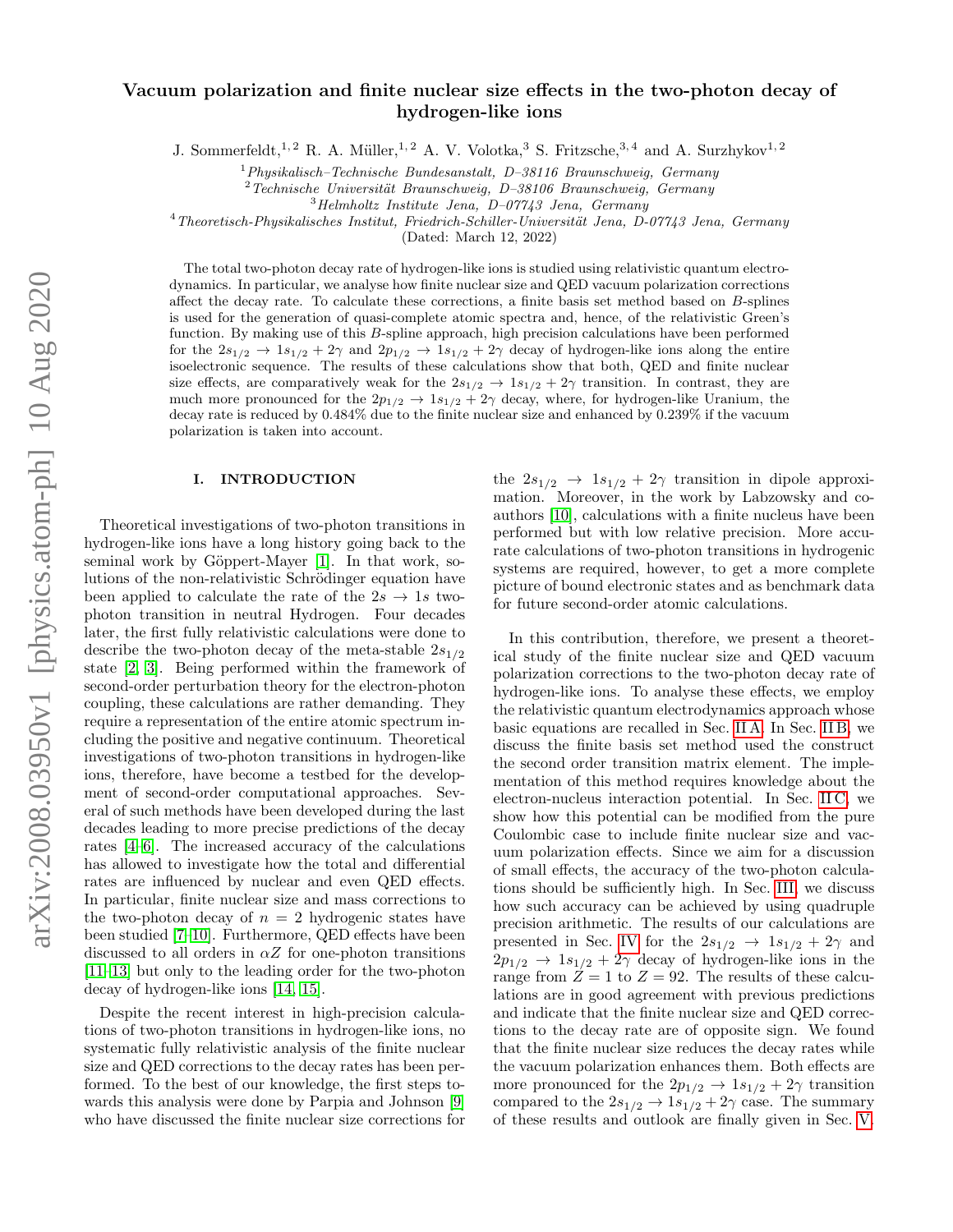Relativistic units  $\hbar = m_e = c = 1$  are used throughout this paper if not stated otherwise.

## II. THEORY

### <span id="page-1-0"></span>A. QED description of two-photon decay



<span id="page-1-1"></span>FIG. 1. Leading order Feynman graphs corresponding to the two-photon transition  $|i\rangle \rightarrow |f\rangle + \gamma(k_1, \epsilon_1) + \gamma(k_2, \epsilon_2)$ .

Within the framework of quantum electrodynamics, two-photon decay of hydrogenlike ions can be described, to the leading order, by the two Feynman diagrams presented in Fig. [1.](#page-1-1) As usual, in these diagrams the wavy lines display photons emitted with wave vectors  $k_1$ ,  $k_2$ and polarization vectors  $\epsilon_1$ ,  $\epsilon_2$ . Moreover, the double straight lines display the bound electron which proceeds from the initial  $|i\rangle = |n_i \kappa_i \mu_i\rangle$  to the final  $|f\rangle = |n_f \kappa_f \mu_f\rangle$ hydrogenic state. Here,  $n$  is the principal quantum number,  $\kappa$  is the Dirac quantum number and  $\mu$  is the projection of the total angular momentum  $j = |\kappa| - \frac{1}{2}$ .

By using the Feynman correspondence rules, we can write the S matrix element for each diagram from Fig. [1.](#page-1-1) For example, the matrix element for the first diagram is given by

$$
S_1 = (-ie)^2 \int d^4x_1 \int d^4x_2 \ \bar{\phi}_f(x_1) \gamma^{\mu_1} A^*_{\mu_1}(x_1) \times S_F(x_1, x_2) \gamma^{\mu_2} \phi_i(x_2) A^*_{\mu_2}(x_2)
$$
\n(1)

where  $S_F$  is the Feynman propagator

$$
S_F(x_1, x_2) = \frac{1}{2\pi i} \int_{-\infty}^{\infty} \mathrm{d}w \sum_{\nu} \frac{\phi_{\nu}(x_1) \bar{\phi}_{\nu}(x_2)}{E_{\nu} + w(1 + i\delta)} e^{iw(t_1 - t_2)}, \tag{2}
$$

and the  $\phi_i$  and  $\phi_f$  are solutions of the relativistic Dirac equation with corresponding eigenenergies  $E_i$  and  $E_f$  [\[16\]](#page-8-12). Here, the summation over the intermediate states  $|\nu\rangle = |n_{\nu}\kappa_{\nu}\mu_{\nu}\rangle$  is understood as a sum over all bound-states and an integral over the positive and negative continuum.

By constructing the S matrix element for the second Feynman diagram in a similar way, inserting the electron and photon wave functions and carrying out the integration over time and frequency explicitly we obtain

$$
S_1 + S_2 = -\frac{4\pi^2 i e^2}{\sqrt{\omega_1 \omega_2}} M_{fi}(\mathbf{k}_1, \boldsymbol{\epsilon}_1, \mathbf{k}_2, \boldsymbol{\epsilon}_2)
$$
(3)

where the matrix element  $M_{fi}$  is given by

<span id="page-1-2"></span>
$$
M_{fi}(\mathbf{k}_1, \boldsymbol{\epsilon}_1, \mathbf{k}_2, \boldsymbol{\epsilon}_2) =
$$
  

$$
\sum_{\nu} \frac{\langle f | \hat{R}^{\dagger}(\mathbf{k}_1, \boldsymbol{\epsilon}_1) | \nu \rangle \langle \nu | \hat{R}^{\dagger}(\mathbf{k}_2, \boldsymbol{\epsilon}_2) | i \rangle}{E_{\nu} - E_i + \omega_2}
$$
  

$$
+ \frac{\langle f | \hat{R}^{\dagger}(\mathbf{k}_2, \boldsymbol{\epsilon}_2) | \nu \rangle \langle \nu | \hat{R}^{\dagger}(\mathbf{k}_1, \boldsymbol{\epsilon}_1) | i \rangle}{E_{\nu} - E_i + \omega_1}.
$$
 (4)

Here, the wave and polarization vectors are now given as 3-vectors since we have integrated over time. This matrix element is the starting point from which we investigate all properties of two-photon decay. We can further evaluate it by writing the electron-photon interaction operator as

$$
\hat{R}(\mathbf{k}, \epsilon) = \alpha \cdot (\epsilon + G\hat{\mathbf{k}})e^{i\mathbf{k}\mathbf{r}} - Ge^{i\mathbf{k}\mathbf{r}} \tag{5}
$$

where we introduced an arbitrary gauge parameter G. This parameter is later set to either  $G = 0$  for the velocity gauge or  $G = \sqrt{\frac{(L+1)}{L}}$  for the length gauge. It is convenient to decompose the interaction operator  $\hat{R}$ into spherical tensors. For emission of a photon in the direction  $\hat{\mathbf{k}} = (\theta, \phi)$ , this expansion reads

$$
\hat{R}(\mathbf{k}, \epsilon) = 4\pi \sum_{pLM} i^{L-|p|} [\epsilon \cdot \mathbf{Y}_{LM}^{(p)*}(\hat{\mathbf{k}})] a_{LM}^{(p)} . \qquad (6)
$$

where  $Y_{LM}^{(p)*}$  are vector spherical harmonics and the index p describes electric  $(p = 1)$ , magnetic  $(p = 0)$  and longitudinal  $(p = -1)$  multipole fields [\[3,](#page-8-2) [17\]](#page-8-13). By inserting this decomposition into Eq. [\(4\)](#page-1-2) and using the Wigner-Eckart theorem we obtain

<span id="page-1-3"></span>
$$
M_{fi}(\mathbf{k}_1, \boldsymbol{\epsilon}_1, \mathbf{k}_2, \boldsymbol{\epsilon}_2) = \sum_{p_1 L_1 M_1} \sum_{p_2 L_2 M_2} i^{|p_1| + |p_2| - L_1 - L_2}
$$
  
× [ $\epsilon_1^* \cdot \mathbf{Y}_{L_1 M_1}^{(p_1)}][\epsilon_2^* \cdot \mathbf{Y}_{L_2 M_2}^{(p_2)}] \widetilde{M}_{fi}(p_1 L_1 M_1, p_2 L_2 M_2)$ , (7)

where the matrix element for a particular multipole transition  $(p_1L_1, p_2L_2)$  is given by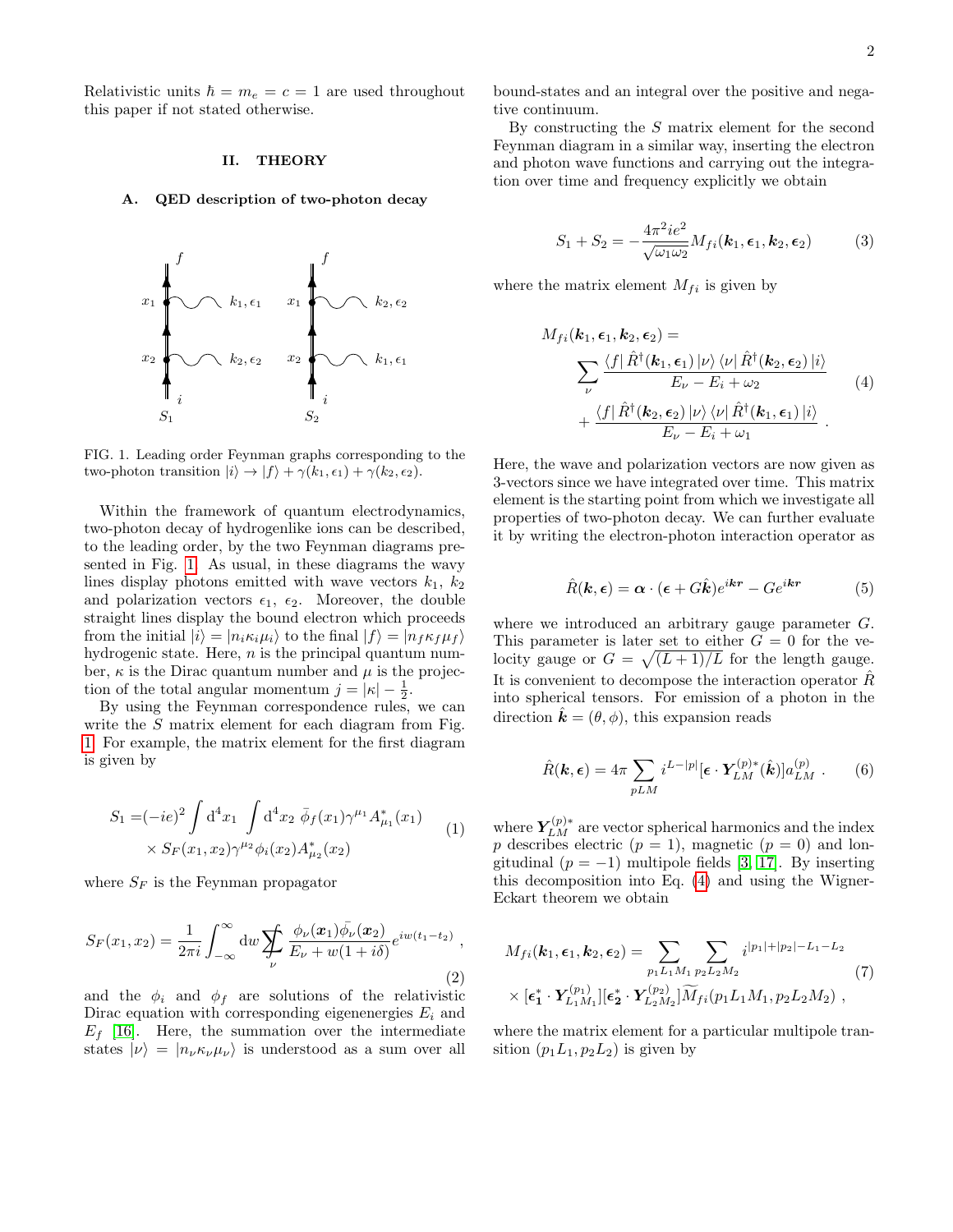<span id="page-2-1"></span>
$$
\widetilde{M}_{fi}(p_1L_1M_1, p_2L_2M_2) = \sum_{n_{\nu}\kappa_{\nu}\mu_{\nu}} \frac{(4\pi)^2}{\sqrt{(2j_i+1)(2j_{\nu}+1)}}
$$
\n
$$
\times \left[ \langle j_f\mu_f L_1M_1 | j_{\nu}\mu_{\nu} \rangle \langle j_{\nu}\mu_{\nu} L_2M_2 | j_i\mu_i \rangle \frac{\langle n_f\kappa_f ||a_{L_1}^{(p_1)\dagger} || n_{\nu}\kappa_{\nu} \rangle \langle n_{\nu}\kappa_{\nu} ||a_{L_2}^{(p_2)\dagger} || n_i\kappa_i \rangle}{E_{\nu} - E_i + \omega_2} + \langle j_f\mu_f L_2M_2 | j_{\nu}\mu_{\nu} \rangle \langle j_{\nu}\mu_{\nu} L_1M_1 | j_i\mu_i \rangle \frac{\langle n_f\kappa_f ||a_{L_2}^{(p_2)\dagger} || n_{\nu}\kappa_{\nu} \rangle \langle n_{\nu}\kappa_{\nu} ||a_{L_1}^{(p_1)\dagger} || n_i\kappa_i \rangle}{E_{\nu} - E_i + \omega_1} \right]
$$
\n(8)

and with  $n_f \kappa_f \parallel a_L^{(p)\dagger}$  $\left\| \begin{array}{c} (p)\dagger \\ L \end{array} \right\| n_i \kappa_i$ being the reduced onephoton matrix element [\[18,](#page-8-14) [19\]](#page-8-15).

With the help of matrix element  $(7)-(8)$  $(7)-(8)$  $(7)-(8)$ , we can now calculate observable quantities. For example, the triple differential (in energy and angles) decay rate is given by

<span id="page-2-2"></span>
$$
dW(\omega_1, \Omega_1, \Omega_2, \epsilon_1, \epsilon_2) = e^4 \frac{\omega_1 (E_i - E_f - \omega_1)}{(2\pi)^3} \frac{1}{2j_i + 1}
$$

$$
\sum_{\mu_i \mu_f} |M_{fi}(k_1, \epsilon_1, k_2, \epsilon_2)|^2 d\Omega_1 d\Omega_2 d\omega_1.
$$
(9)

Here, we assume that the magnetic sublevels of both, the initial and final state, remain unresolved and hence sum over  $\mu_f$  and average over  $\mu_i$ . If, moreover, the direction and polarization of the emitted photons are not detected in a particular study, we can obtain the energydifferential rate:

<span id="page-2-3"></span>
$$
\frac{dW}{d\omega_1} = \sum_{\epsilon_1 \epsilon_2} \int \frac{dW}{d\Omega_1 d\Omega_2 d\omega_1} d\Omega_1 d\Omega_2 . \tag{10}
$$

The integration over the photon angles and the summation over their polarization can be easily performed using Eq. [\(7\)](#page-1-3). Namely, by inserting the matrix element  $M_{fi}(\boldsymbol{k}_1, \boldsymbol{\epsilon}_1, \boldsymbol{k}_2, \boldsymbol{\epsilon}_2)$  into Eqs. [\(9\)](#page-2-2) and [\(10\)](#page-2-3) and using the orthonormality relations

$$
\sum_{\epsilon} \int d\Omega [\epsilon^* \cdot Y_{LM}^{(p)}] [\epsilon \cdot Y_{L'M'}^{(p')*}] = \delta_{pp'} \delta_{LL'} \delta_{MM'} , \quad (11)
$$

we obtain

<span id="page-2-4"></span>
$$
dW(\omega_1) = \sum_{p_1 L_1 M_1} \sum_{p_2 L_2 M_2} dW_{p_1 L_1 p_2 L_2}(\omega_1) \tag{12}
$$

As seen from this expression, the single differential decay rate can be obtained as the sum of individual multipole contributions

<span id="page-2-7"></span>
$$
dW_{p_1L_1p_2L_2}(\omega_1) = e^4 \frac{\omega_1 (E_i - E_f - \omega_1)}{(2\pi)^3} \frac{1}{2j_i + 1} d\omega_1
$$

$$
\times \sum_{\mu_i\mu_f} \left| \widetilde{M}_{fi}(p_1, L_1, M_1, p_2, L_2, M_2) \right|^2
$$
(13)

with no interference terms. Finally, by integrating Eq. [\(12\)](#page-2-4) over the frequency  $\omega_1$ , we obtain the total decay rate

<span id="page-2-6"></span>
$$
W = \frac{1}{2} \int_0^{E_i - E_f} \frac{\mathrm{d}W(\omega_1)}{\mathrm{d}\omega_1} \mathrm{d}\omega_1 , \qquad (14)
$$

where the factor  $1/2$  is introduced to avoid double photon counting, see [\[10\]](#page-8-6) for more details.

### <span id="page-2-0"></span>B. Finite basis expansion

As seen from Eq. [\(8\)](#page-2-1), the evaluation of the two-photon decay rate requires to perform a summation over all intermediate states  $|n_{\nu}\kappa_{\nu}\mu_{\nu}\rangle$  explicitly. Being infinite and running over both, bound and continuum states, this summation is not a simple task. In the past, a large number of methods has been proposed to perform this summation. For example the Coulomb Green's function approach [\[16,](#page-8-12) [20,](#page-8-16) [21\]](#page-8-17) and various finite basis set methods [\[4–](#page-8-3)[6\]](#page-8-4) were both successfully applied to perform secondorder calculations. In this work, we will also use finite basis sets constructed from B-spline functions. Since Bspline sets in atomic physics have been discussed in the literature [\[22,](#page-8-18) [23\]](#page-8-19), we restrict ourselves to some basic formulas.

We start our analysis from the usual Dirac equation for the electron in the field of the nucleus. Assuming the potential for the interaction is spherically symmetric, the radial part of this equation can be given by

$$
H_{\kappa}\phi_{n\kappa}(r) = E_{n\kappa}\phi_{n\kappa}(r) , \qquad (15)
$$

where

<span id="page-2-5"></span>
$$
H_{\kappa} = \begin{pmatrix} V(r) + 1 & -\frac{\mathrm{d}}{\mathrm{d}r} + \frac{\kappa}{r} \\ \frac{\mathrm{d}}{\mathrm{d}r} + \frac{\kappa}{r} & V(r) - 1 \end{pmatrix}
$$
 (16)

is the radial Dirac Hamiltonian and

$$
\phi_{n\kappa}(r) = \frac{1}{r} \begin{pmatrix} G_{n\kappa}(r) \\ F_{n\kappa}(r) \end{pmatrix}
$$
 (17)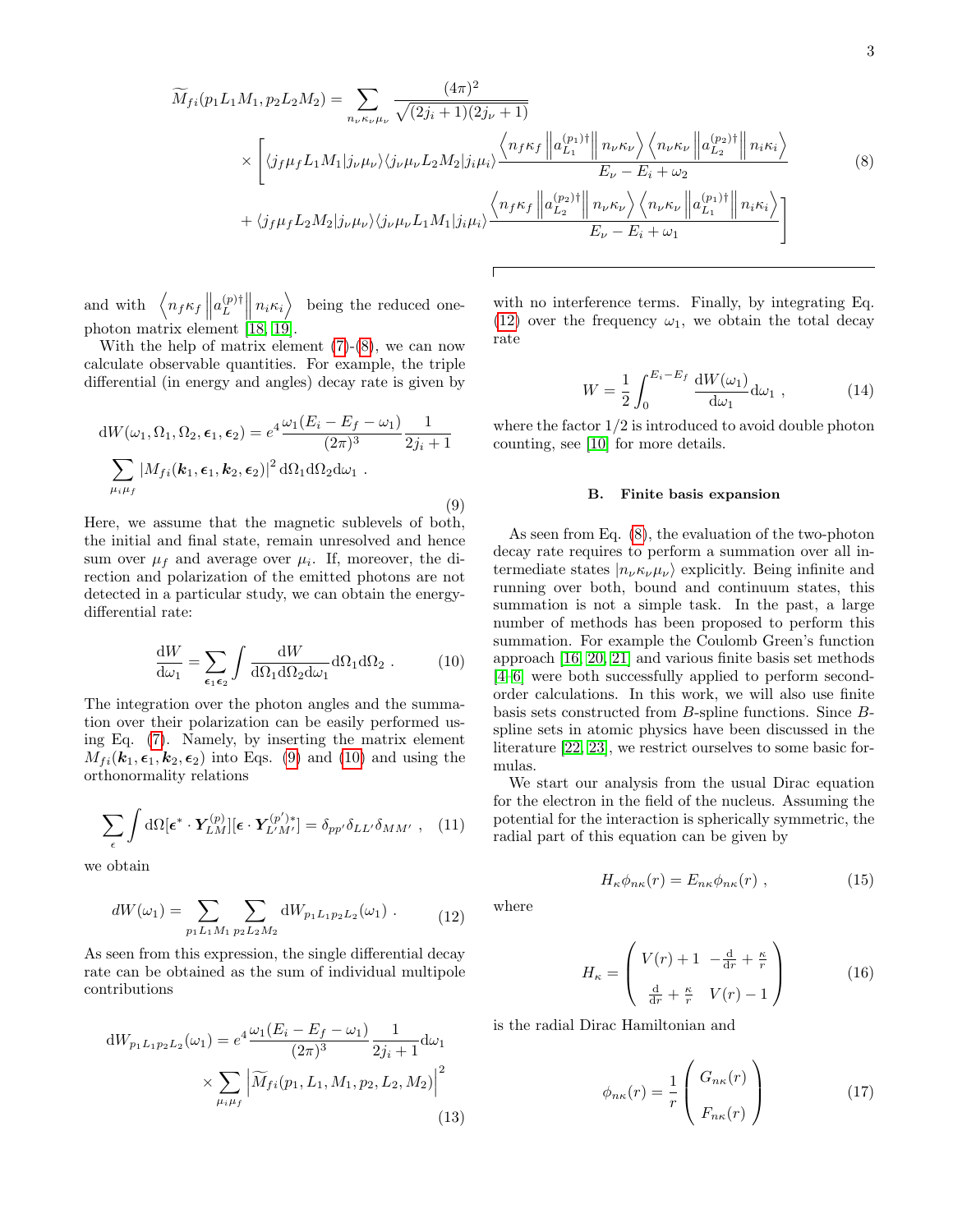are the radial wave functions. To solve this equation, we approximate these wave functions by

<span id="page-3-1"></span>
$$
\phi_{n\kappa}(r) = \sum_{i=1}^{2N} c_{n\kappa}^i u_\kappa^i(r) , \qquad (18)
$$

where the  $u^i_{\kappa}(r)$  are square-integrable, linearly independent two-component functions that satisfy proper boundary conditions. In order to find the expansion coefficients  $c_{n\kappa}^i$ , one usually applies the principle of least action  $\delta S = 0$  with

$$
S = \langle \phi_{n\kappa} | H_{\kappa} | \phi_{n\kappa} \rangle - E \langle \phi_{n\kappa} | \phi_{n\kappa} \rangle . \tag{19}
$$

Inserting in this expression the wave functions [\(18\)](#page-3-1), the variational condition reduces to the generalized eigenvalue problem

<span id="page-3-2"></span>
$$
K_{\kappa}^{ik}c_{n\kappa}^k = E_{n\kappa}B_{\kappa}^{ik}c_{n\kappa}^k \t{,} \t(20)
$$

<span id="page-3-4"></span>where

$$
K_{\kappa}^{ik} = (\langle u_{\kappa}^i | H_{\kappa} | u_{\kappa}^k \rangle + \langle u_{\kappa}^k | H_{\kappa} | u_{\kappa}^i \rangle)/2 , \qquad (21a)
$$
  

$$
B_{\kappa}^{ik} = \langle u_{\kappa}^i | u_{\kappa}^k \rangle . \qquad (21b)
$$

In order to calculate the  $K_{\kappa}^{ik}$  and  $B_{\kappa}^{ik}$  matrix elements, to solve the generalized eigenvalue problem [\(20\)](#page-3-2) and find the  $c_{n\kappa}^i$  coefficients, we have to specify the functions  $u_{\kappa}^i$ . Following the method by Shabaev and co-workers [\[22\]](#page-8-18), we choose

<span id="page-3-3"></span>
$$
u_{\kappa}^{i}(r) = \begin{pmatrix} \pi^{i}(r) \\ \frac{1}{2}(\frac{d}{dr} + \frac{\kappa}{r})\pi^{i}(r) \end{pmatrix}, \qquad i \leq N \quad (22a)
$$

$$
u_{\kappa}^{i}(r) = \begin{pmatrix} \frac{1}{2}(\frac{d}{dr} - \frac{\kappa}{r})\pi^{i-N}(r) \\ \pi^{i-N}(r) \end{pmatrix}, \qquad i > N \quad (22b)
$$

where  $\{\pi^i(r)\}_{i=1}^N$  is the set of *B*-splines on the finite interval  $(0, R_{\text{cav}})$ . The radius  $R_{\text{cav}}$  of the finite cavity, in which the ion is enclosed, is chosen large enough to ensure that the wave functions [\(18\)](#page-3-1) are a good approximation for the real hydrogenic wave functions of the initial and final state. Here, the first and last B-splines on the interval are omitted to fulfil the proper boundary condi-tions [\[22\]](#page-8-18):  $F_{n\kappa}(0) = 0$  for  $\kappa < 0$ ,  $G_{n\kappa}(0) = 0$  for  $\kappa > 0$ and  $F_{n\kappa}(R_{\text{cav}}) = G_{n\kappa}(R_{\text{cav}}) = 0$ . This particular choice of the functions  $u_{\kappa}^{i}$ , by construction [\(22\)](#page-3-3), avoids the unphysical so-called spurious states which often show up in finite basis methods and slow down the convergence of any calculation.

### <span id="page-3-0"></span>C. Electron-nucleus interaction potential

In the previous section, we have shown how the hydrogenic Dirac wave functions can be constructed in the framework of a finite basis method. As seen from Eqs.  $(16)$ ,  $(20)$  and  $(21)$ , the practical implementation of this method requires knowledge about the electron nucleus interaction potential. Generally, this potential can be obtained by

$$
V(r) = e \int d^3r' \frac{\rho(r')}{|r - r'|}, \qquad (23)
$$

where  $\rho(r')$  is the nuclear charge density. In the present study, we will consider a few models of  $\rho(r')$  to better understand the nuclear effects on the two-photon decay rate. The most naive approach is the point-like nucleus represented by the charge distribution

$$
\rho_{\rm{pnt}}(\mathbf{r}) = \rho_0 \delta(\mathbf{r}) \tag{24}
$$

which leads to the usual Coulomb potential  $V = \alpha Z/r$ .

In order to account for the effects of the finite nuclear size, we will either model the nucleus as a homogeneously charged sphere

<span id="page-3-5"></span>
$$
\rho_{\rm sph}(\boldsymbol{r}) = \rho_0 \Theta(R_{\rm sph} - r) \;, \tag{25}
$$

where  $R_{\rm sph}$  is related to the root-mean square charge radius by  $R_{\rm sph} = \sqrt{5/3}R$ , or as a Fermi distribution

<span id="page-3-6"></span>
$$
\rho_{\text{Fermi}}(\boldsymbol{r}) = \frac{\rho_0}{1 + \exp[(r - c)/a]} \ . \tag{26}
$$

For the latter  $a = 2.3/(4 \ln 3)$  fm and the parameter c is given by the approximate formula

$$
c \approx \frac{5}{3}R^2 - \frac{7}{3}a^2\pi^2 \;, \tag{27}
$$

see  $[24, 25]$  $[24, 25]$ . For both nuclear models,  $(25)$  and  $(26)$ , the nuclear radius is taken from reference [\[26\]](#page-9-0).

Apart from the finite nuclear size effects, other phenomena can also influence the two-photon decay rate of hydrogen-like ions. For example, the interaction of the electron with the quantum vacuum may affect the wavefunctions [\[27,](#page-9-1) [28\]](#page-9-2), the energy levels [\[25\]](#page-8-21), and the transition operators [\[11](#page-8-7)[–13\]](#page-8-8) and, hence, the decay rate. In the one-loop approximation, two QED contributions are usually considered: vacuum polarization and self energy. While the complete treatment of these two corrections to the second-order amplitude is a very complicated task, the vacuum polarization to the leading order  $\alpha(\alpha Z)^2$  can be described by an effective Uehling potential. The corresponding diagrams can be obtained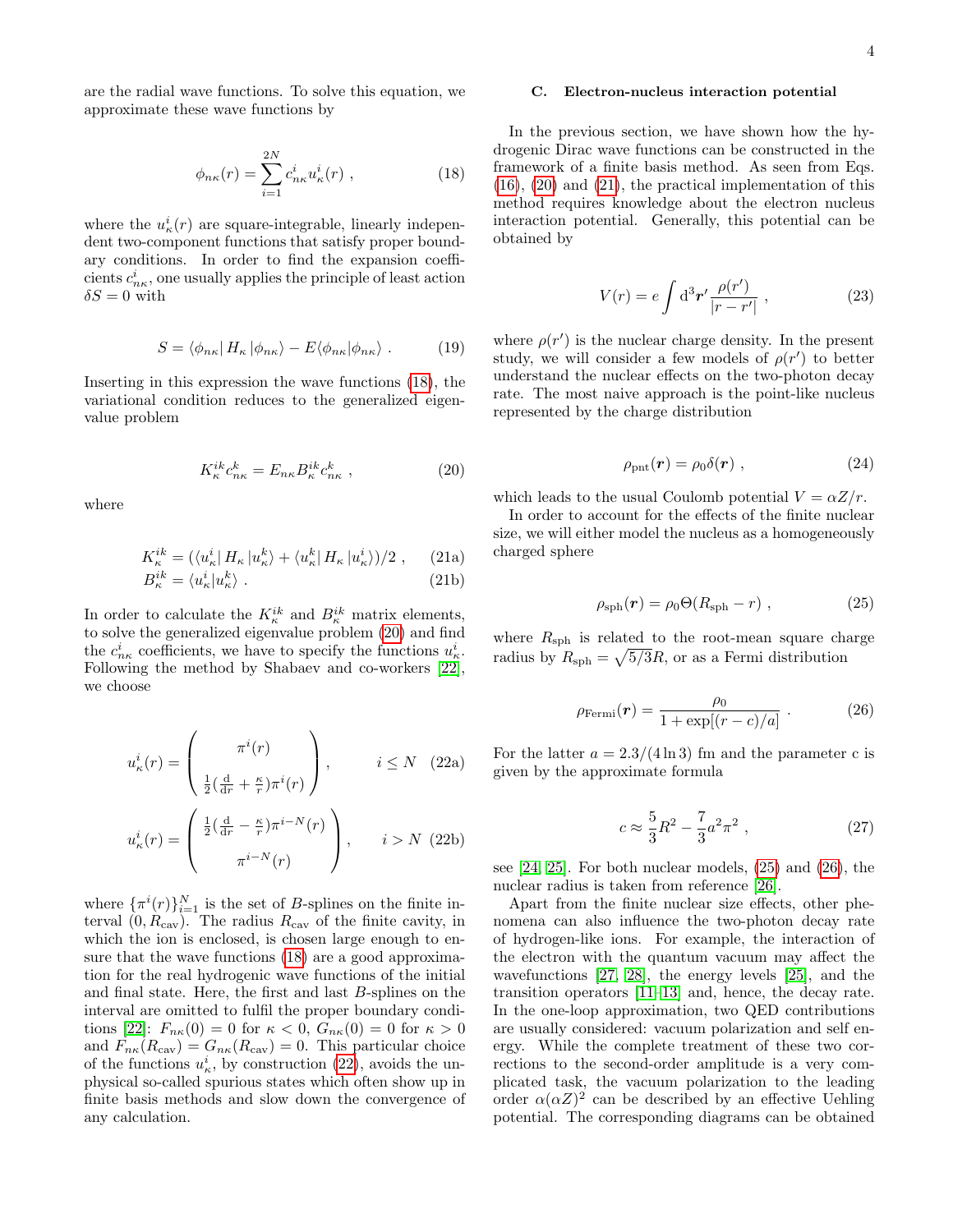by vacuum-polarization insertions in the initial and final wavefunctions and the propagator between the two photon emissions, cf. Fig. [1.](#page-1-1) The diagrams, which can not be accounted for by an effective potential, such as photon-vacuum-polarization-loop or two-photonvacuum-polarization-loop diagrams, vanish in the freeloop approximation, and, therefore, contribute beyond the leading order. Thus, the leading-order contributions of diagrams with the ordinary vacuum-polarization insertions can be treated by solving the Dirac equation with the Uehling potential

<span id="page-4-2"></span>
$$
V_{\text{Uehl}}(r) = -\alpha Z \frac{2\alpha}{3\pi} \int_0^\infty dr' \, 4\pi r' \rho(r') \times \int_1^\infty dt \left( 1 + \frac{1}{2t^2} \right) \frac{\sqrt{t^2 - 1}}{t^2} \times \frac{\exp(-2|r - r'|t) - \exp(-2|r + r'|t)}{4rt} ,
$$
 (28)

where the nuclear charge distribution  $\rho(r')$  is assumed to be spherically symmetric. To account for both, the vacuum polarization and the finite nuclear size effects, we sum  $V_{\text{Uehl}}$  and the potential resulting from Eq. [\(25\)](#page-3-5) or [\(26\)](#page-3-6), respectively. Technical details of these calculations will be discussed in the next section.

# <span id="page-4-0"></span>III. COMPUTATIONAL DETAILS

The present work aims to investigate the finite nuclear size and QED effects on the two-photon decay rates of hydrogen-like ions. These effects are rather small requiring a high accuracy of our calculations. Namely, their numerical uncertainty should be remarkably lower compared to the size of the discussed effects. As usual in atomic structure calculations, we verify the accuracy of the computations by testing the gauge invariance of the decay rates. Following our discussion above, calculations within the so-called velocity and length gauge are compared. For all results presented in the next chapter, the relative difference of the energy differential decay rates obtained in these two gauges is smaller than  $10^{-13}$ . It is not a simple task to reach such high accuracy, especially in the low-Z regime. The main reason for that is the standard LAPACK [\[29\]](#page-9-3) routines which are commonly utilized to solve generalized eigenvalue problems and are designed to use double-precision arithmetic. They suffer, hence, a loss of numerical significance for large diagonally dominant matrices [\[5\]](#page-8-22). In order to overcome this problem, we developed a novel *B*-spline code using the  $C++$ template library Eigen [\[30\]](#page-9-4) which makes it possible to solve the generalized eigenvalue problem with arbitrary precision.

When calculating the total decay rates, we face another difficulty that lowers the gauge invariance and hence accuracy of our calculations: The well-known problem of intermediate-state resonances. This problem does not

arise for  $2s_{1/2} \rightarrow 1s_{1/2}$  and  $2p_{1/2} \rightarrow 1s_{1/2}$  transitions for point-like nuclei, because of the degeneracy of the  $2s_{1/2}$  and  $2p_{1/2}$  states. However, the degeneracy is lifted when dealing with finite nuclear size, which leads to the fact that the  $2s_{1/2} \rightarrow 1s_{1/2}$  decay may proceed via the real intermediate  $2p_{1/2}$  state. The existence of this intermediate state might be observed as a resonance in the energy differential decay rate, as seen from Fig. [2.](#page-5-0) The appearance of such a resonance makes the integration over the photon energy and, hence, the calculation of the total rates cumbersome as was discussed in the literature [\[31,](#page-9-5) [32\]](#page-9-6). In this work, we follow the approach proposed by Labzowsky and co-workers [\[32\]](#page-9-6) and introduce the finite linewidth of the resonance state to the electron propagator in a small interval around the divergent resonance. For example in Fig. [2,](#page-5-0) this procedure is illustrated by the orange dashed line for the  $2s_{1/2} \rightarrow 1s_{1/2} + E1E1$  transition in hydrogen-like Uranium. Of course, this method leads to the loss of gauge invariance in the small interval. However, since the resonances are located near the edges of the spectral distribution, for example at  $y = \omega_1/(\omega_1 + \omega_2) = 0.00034$ and  $y = 0.99966$  for  $U^{91+}$ , the violation of the gauge invariance does not affect the total rate significantly. The results of our calculations show that introducing an artificial linewidth to fix the resonance problem does not result in a violation of the gauge invariance above the level of 10<sup>−</sup><sup>7</sup> for the total rate. Therefore, all digits presented in the next chapter are still significant.

Yet another source of uncertainty of the two-photon calculations is imprecise knowledge about the nuclear size R. With the compilation of Angeli and Marinova [\[26\]](#page-9-0), this leads to relative uncertainties in the calculation of the decay rates that do not exceed  $10^{-8}$ . We confirm this level of accuracy also when comparing calculations performed in the framework of the two nuclear models, namely the Fermi and solid sphere model.

Finally, to verify the correct implementation of the Bspline method and the electron-nucleus interaction potentials, we present in Table [I](#page-5-1) the binding energies for the point-like nucleus and the energy shift due to finite nuclear size and vacuum polarization effects. These energies are obtained as the eigenvalues of the generalized eigenvalue problem [\(20\)](#page-3-2) and, as seen from the table, show a good agreement with the results from Yerokhin and Shabaev [\[33\]](#page-9-7).

# <span id="page-4-1"></span>IV. RESULTS AND DISCUSSION

# A.  $2s_{1/2} \rightarrow 1s_{1/2}$  two-photon transition

By using Eqs. [\(7\)](#page-1-3) - [\(14\)](#page-2-6) and the finite basis set method, discussed in Sec. [II B,](#page-2-0) we calculate the total rates for the two-photon decay of hydrogen-like ions. We start our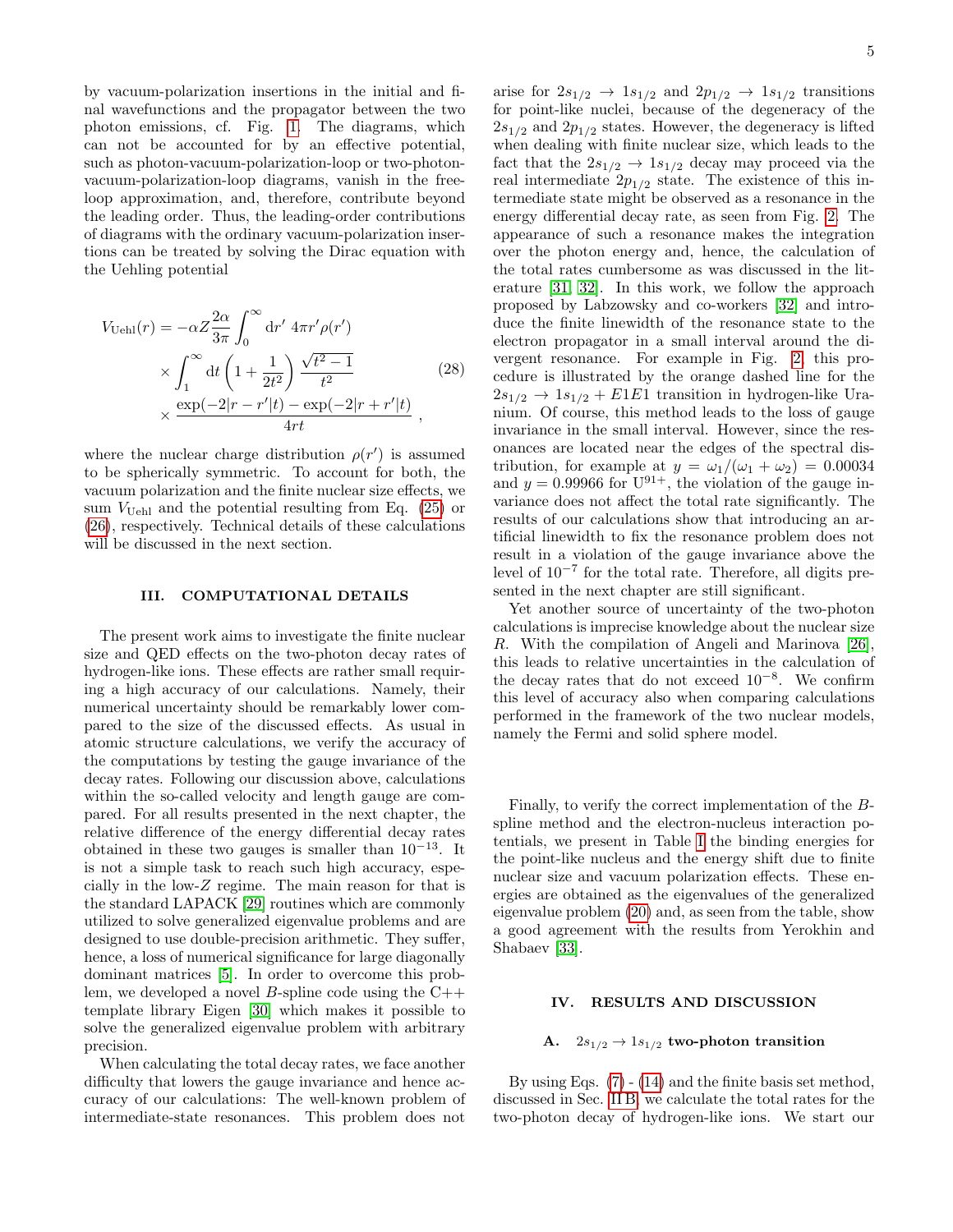

<span id="page-5-0"></span>FIG. 2. Energy differential decay rate in relativistic units (r.u.) for the  $2s_{1/2} \rightarrow 1s_{1/2} + E1E1$  transition in hydrogen-like Uranium as a function of the energy sharing  $y = \omega_1/(\omega_1 + \omega_2)$ . The resonances close to the edges are either untreated (blue solid line) or rendered finite with the method by Labzowsky and co-workers [\[32\]](#page-9-6) (orange dashed line).

<span id="page-5-1"></span>TABLE I. Binding energies for a point-like nucleus and energy shifts due to finite nuclear size and vacuum polarization effects in units of eV. Results are presented for the  $1s_{1/2}$ ,  $2s_{1/2}$  and  $2p_{1/2}$  states of hydrogenlike ions with nuclear charge Z. Brackets denote powers of 10.

| Z          | $E_{\rm{pnt}}$  | $\Delta E_{\rm{fnt}}$ | $\Delta E$ Uebl |
|------------|-----------------|-----------------------|-----------------|
|            |                 | $1s_{1/2}$            |                 |
| 1          | $-13.6059$      | $4.99(-9)$            | $-8.90(-7)$     |
|            | $-13.6059^b$    | $4.99(-9)^{a}$        | $-8.90(-7)^{a}$ |
| 40         | $-22253.68$     | 0.516                 | $-2.084$        |
|            | $-22253.68^b$   | $0.516^a$             | $-2.083^a$      |
| 92         | $-132279.93$    | 198.7                 | $-93.8$         |
|            | $-132279.93^b$  | $199.0^a$             | $-93.6^a$       |
|            |                 | $2s_{1/2}$            |                 |
| 1          | $-3.4015$       | $6.24(-10)$           | $-1.11(-7)$     |
|            | $-3.4015^b$     | $6.25(-10)^{a}$       | $-1.11(-7)^{a}$ |
| 40         | $-5594.04$      | 0.0696                | $-0.277$        |
|            | $-5594.04^b$    | $0.0696^a$            | $-0.277^a$      |
| 92         | $-34215.48$     | 37.81                 | $-16.50$        |
|            | $-34215.48^{b}$ | $37.71^{\circ}$       | $-16.46^a$      |
| $2p_{1/2}$ |                 |                       |                 |
| 1          | $-3.4015$       | 0.                    | $-1.3(-12)$     |
|            | $-3.4015^b$     | 0 <sup>a</sup>        | $-1.3(-12)^{a}$ |
| 40         | $-5594.04$      | 0.0012                | $-0.0068$       |
|            | $-5594.04^b$    | $0.0012^a$            | $-0.0068^a$     |
| 92         | $-34215.48$     | 4.41                  | $-2.91$         |
|            | $-34215.48^{b}$ | $4.42^{\circ}$        | $-2.91^{\circ}$ |

 $a$ <sup>a</sup>Yerokhin and Shabaev [\[33\]](#page-9-7)

 $<sup>b</sup>$ Analytical formula from relativistic Dirac</sup> theory

6

discussion with the well-known  $2s_{1/2} \rightarrow 1s_{1/2} + 2\gamma$  transition. In leading order, this decay proceeds with the emission of two electric dipole photons. The total rates  $W_{E1,E1}$  for this 2E1 transition are displayed in Table [II](#page-6-0) for nuclear charges ranging from  $Z = 1$  to  $Z = 92$  and for different electron-nucleus interaction potentials. In particular, calculations have been performed for the pointlike and finite-size nucleus and by accounting the vacuum polarization as described by the Uehling potential [\(28\)](#page-4-2). Moreover, by following the well-known non-relativistic Z-behaviour [\[34\]](#page-9-8), we present our results divided by  $Z^6$ . For the naive point-like nuclear model, a good agreement with the previous calculations by Goldman [\[4\]](#page-8-3) and Filippin and co-workers [\[6\]](#page-8-4) is obtained. Here, we agree up to the level of approximately  $10^{-7}$  and  $10^{-9}$ , respectively. We note moreover, a misprint in the first digit of the value for  $Z = 20$  of Goldman [\[4\]](#page-8-3).

In order to investigate the effects of the finite nuclear size for the  $2s_{1/2} \rightarrow 1s_{1/2} + 2E1$  decay rates, we performed calculations also for the hard-sphere and Fermi distribution. As mentioned already above, both models agree on the level of  $10^{-8}$  and are presented in the third column of Table [II.](#page-6-0) As seen from the table, the finite nuclear size reduces the decay rates by  $2.79 \cdot 10^{-8}\%$  for neutral Hydrogen and up to 0.0092% for hydrogen-like Uranium ions which is in good agreement with the findings from Parpia and Johnson [\[9\]](#page-8-11) and Labzwosky and co-workers [\[10\]](#page-8-6) within their estimated error. In order to understand this reduction, we have to revisit the decay rate [\(13\)](#page-2-7). As one can see from this expression, the finite nuclear size may affect both, the second-order matrix element  $M_{fi}$  and the energy prefactor  $\omega_1\omega_2$ . Looking again at Table [I,](#page-5-1) we can see that the finite nuclear size leads to the reduction of the transition energy  $\omega_1 + \omega_2$  which can reach  $0.16\%$  for  $U^{91+}$ . In contrast, our calculations indicate that the two-photon matrix element increases if, in place of the point-like, the finite-sized nucleus is used. As a result, the reduction of the transition energy and the enhancement of  $M_{fi}$  leads to the fact that the total  $2s_{1/2} \rightarrow 1s_{1/2} + 2\gamma$  decay rate is affected by the finite nuclear size effect less than one would expect from analysing the transition energy, only.

Yet another correction that may affect the  $2s_{1/2} \rightarrow$  $1s_{1/2} + 2\gamma$  decay rate is the vacuum polarization which is approximated by the Uehling potential. As seen from the fourth column of Table [II,](#page-6-0) this correction increases the decay rate by  $4.96 \cdot 10^{-6}\%$  for Hydrogen and  $0.03\%$ for  $U^{91+}$ . By comparing the third and fourth column of Table [II,](#page-6-0) we see that the vacuum polarization correction to the total decay rate is always larger than the one obtained from the finite nuclear size. This is especially surprising since the transition energies are known to be stronger influenced by the finite nuclear size in the high-Z regime as also seen from Table [I.](#page-5-1) To explain this unexpected behaviour, we have to look again at Eq. [\(13\)](#page-2-7). As already explained above, for the  $2s_{1/2} \rightarrow 1s_{1/2} + 2E1$ transition, the finite nuclear size reduces the transition energies and enhances the matrix elements. In contrast,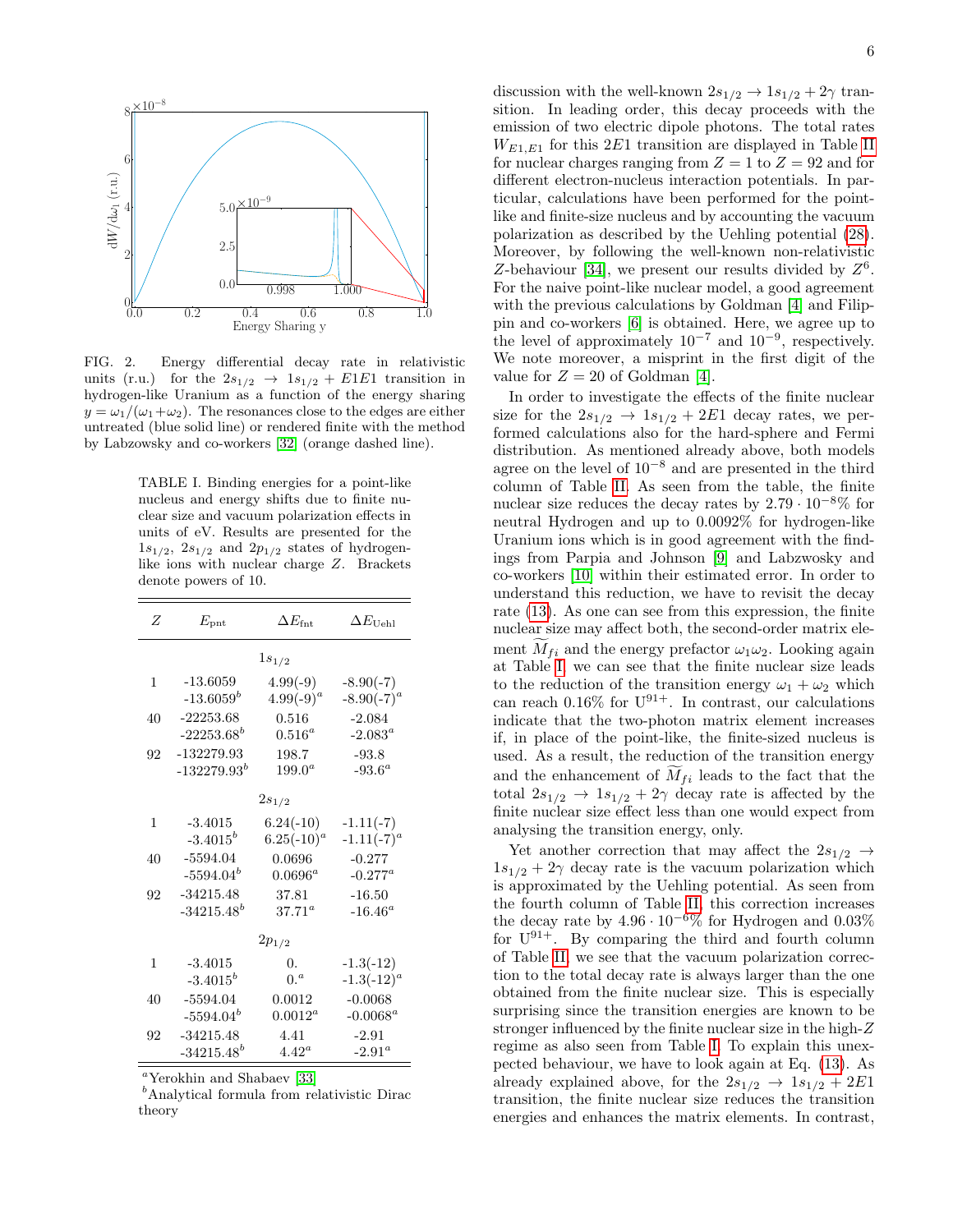<span id="page-6-0"></span>TABLE II. Total two-photon  $2s_{1/2} \rightarrow 1s_{1/2}$  decay rates for hydrogen-like ions with nuclear charge  $Z$  in units  $Z^{6}$ s<sup>-1</sup>. Calculations have been performed for the E1E1 multipole channel and for a point-like nucleus  $(V_{\text{pnt}})$ , a finite-sized nucleus  $(V_{\text{fnt}})$  and a finite nucleus with additional Uehling potential  $(V_{\text{fnt}} + V_{\text{Uehl}})$ .

| Ζ  | $V_{\mathrm{pnt}}$                            | $V_{\rm{fnt}}$           | $V_{\rm{fnt}}+V_{\rm{Ueh1}}$ |
|----|-----------------------------------------------|--------------------------|------------------------------|
| 1  | 8.2290615<br>$8.2290615^a$<br>$8.2290626^{b}$ | 8.2290615<br>$8.22906^c$ | 8.2290619                    |
| 20 | 8.1174024<br>$9.1174035^b$                    | 8.1173852<br>$8.1095^c$  | 8.1175410                    |
| 40 | 7.8092601<br>$7.8092601^a$<br>$7.8092612^b$   | 7.8091196<br>$7.8013^c$  | 7.8097303                    |
| 60 | 7.3446473<br>7.3446482 <sup>b</sup>           | 7.344077<br>$7.3365^c$   | 7.3453658                    |
| 80 | 6.7428868<br>$6.7428876^{b}$                  | 6.74157<br>$6.7348^c$    | 6.74347                      |
| 92 | 6.3096615<br>$6.3096618^a$<br>$6.3096623^{b}$ | 6.30908<br>$6.3026^c$    | 6.31098                      |

 ${}^a$ Filippin and co-workers [\[6\]](#page-8-4)

 $<sup>b</sup>$ Goldman [\[4\]](#page-8-3), there seems to be a misprint in</sup> the value for  $Z = 20$ 

 $c$ Labzowsky and co-workers [\[10\]](#page-8-6)

the vacuum polarization acts just in the opposite direction and, similar to the finite nuclear size correction, the QED contributions to the matrix element  $\widetilde{M}_{fi}$  and energy prefactor partially cancel each other. However, this cancellation is less pronounced for the vacuum polarization case, thus, resulting in the stronger sensitivity of the results to the Uehling correction.

So far, we discussed the leading 2E1 channel of the  $2s_{1/2} \rightarrow 1s_{1/2} + 2\gamma$  transition. Owing to the selection rules, the other – much weaker – channels can also contribute to this decay. In order to investigate the role of the higher-order multipole contributions, we calculated the total decay rate  $W = \sum_{p_1, p_2, p_3} W(p_1, p_2, p_3)$ where the summation over  $L_1$  and  $L_2$  runs up to  $L_{\text{max}} =$ 4. The results of these calculations are shown in Table [III](#page-6-1) again for a point nucleus and including the finite nuclear size and vacuum polarization corrections. As seen from the table, the contributions of both corrections are qualitatively similar to what was observed for the leading 2E1 channel. In particular, the total two-photon decay rates are reduced by the finite nuclear size and enhanced if the vacuum polarization is taken into account.

<span id="page-6-1"></span>TABLE III. Total two-photon  $2s_{1/2} \rightarrow 1s_{1/2}$ decay rates for hydrogen-like ions with nuclear charge Z in units  $Z^6s^{-1}$ . Results have been obtained for a point-like nucleus  $(V_{\text{point}})$ , a finitely sized nucleus  $(V_{\text{finite}})$  and a finite nucleus with additional Uehling potential  $(V_{\text{fnt}} + V_{\text{Uehl}})$ . Moreover, we have performed the summation over all allowed multipole channels  $p_1L_1, p_2L_2$ for  $L_1, L_2 = 1...4$ .

| Z  | $V_{\rm point}$                               | $V_{\rm finite}$ | $V_{\rm{fnt}}+V_{\rm{Hehl}}$ |
|----|-----------------------------------------------|------------------|------------------------------|
| 1  | 8.2290615<br>$8.2290615^a$<br>$8.2290626^b$   | 8.2290615        | 8.2290619                    |
| 20 | 8.1174454<br>$8.1174464^a$<br>$8.1174466^{b}$ | 8.1174282        | 8.1175840                    |
| 40 | 7.8099289<br>$7.8099289^a$<br>$7.8099299^b$   | 7.8097883        | 7.8103993                    |
| 60 | 7.3479098<br>$7.3479098^a$<br>$7.3479109^b$   | 7.347339         | 7.3486296                    |
| 80 | 6.7528665<br>$6.7528660^a$<br>$6.7528675^{b}$ | 6.75154          | 6.75345                      |
| 92 | 6.3269332<br>$6.326931^{b}$<br>$6.3269340^a$  | 6.32633          | 6.32821                      |

 ${}^a$ Filippin and co-workers [\[6\]](#page-8-4)

 $b$ Goldman [\[4\]](#page-8-3)

## B.  $2p_{1/2} \rightarrow 1s_{1/2}$  two-photon transition

Besides the well-known  $2s_{1/2} \rightarrow 1s_{1/2} + 2\gamma$  decay, we also apply our theory to discuss the  $2p_{1/2} \rightarrow 1s_{1/2} + 2\gamma$ transition. In the leading order, this decay may proceed via E1M1 or E1E2 channels. The results for the  $E1M1$  channel are presented in Table [IV,](#page-7-1) again for a point-like and finite-size nucleus as well as accounting for the Uehling correction. The decay rates are obtained in the range from  $Z = 1$  to  $Z = 92$  and are rescaled as  $Z^8$  as suggested by the non-relativistic limit [\[10\]](#page-8-6). Similar to before, we start the discussion of our results from the finite nuclear size correction. As seen from the table, this correction reduces the decay rate as it was also observed for  $2s_{1/2} \rightarrow 1s_{1/2} + 2\gamma$  transition. In contrast to that transition, however, the reduction of the  $2p_{1/2} \rightarrow 1s_{1/2} + E1M1$  decay rate is significantly stronger ranging from  $1.34 \cdot 10^{-7}\%$  for Hydrogen to 0.352% for hydrogen-like Uranium. Once more, this can be explained by the analysis of the finite nuclear size corrections to the matrix elements and the transition en-ergies in Eq. [\(13\)](#page-2-7). For the  $2p_{1/2} \rightarrow 1s_{1/2} + 2\gamma$  case, both get reduced if, in place of the point-like, the finite-sized nucleus is considered. These reductions, therefore, rein-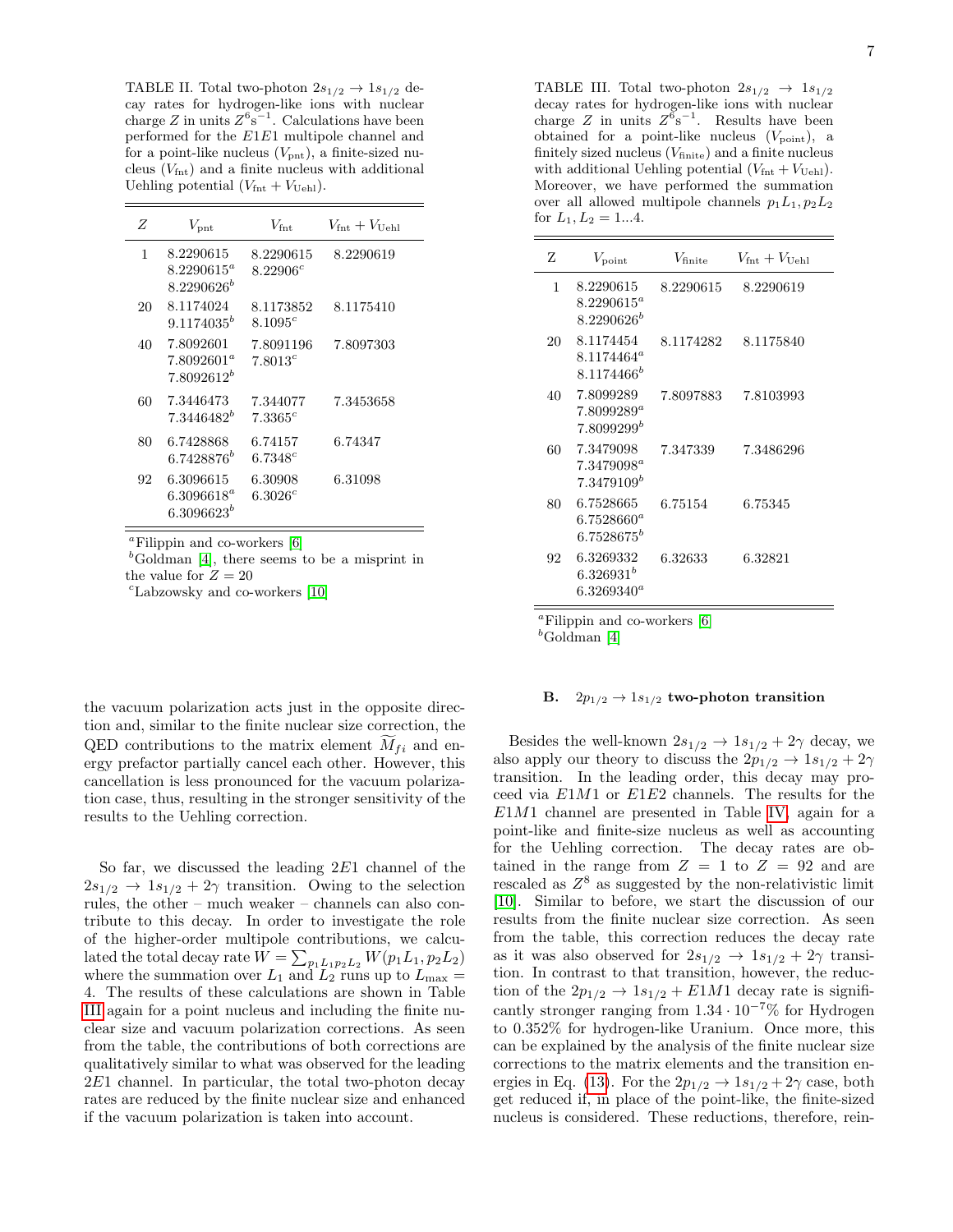<span id="page-7-1"></span>TABLE IV. Total two-photon  $2p_{1/2} \rightarrow 1s_{1/2}$ decay rates for hydrogen-like ions with nuclear charge  $Z$  in units  $Z^8 10^{-6}$ s<sup>-1</sup>. Calculations have been performed for the E1M1 multipole channel and for a point-like nucleus  $(V_{\text{pnt}})$ , a finite-sized nucleus  $(V_{\text{fnt}})$  and a finite nucleus with additional Uehling potential  $(V_{\text{fnt}} + V_{\text{Uehl}})$ .

| Z  | $V_{\mathrm{ont}}$         | $V_{\rm{fnt}}$           | $V_{\rm{fnt}}+V_{\rm{Hehl}}$ |
|----|----------------------------|--------------------------|------------------------------|
| 1  | 9.6766569<br>$9.6777569^a$ | 9.6766569<br>$9.667^b$   | 9.6766592                    |
| 20 | 9.5561970                  | 9.5561068<br>$9.543^{b}$ | 9.5569117                    |
| 40 | 9.1973052<br>$9.1973052^a$ | 9.1966168<br>$9.186^{b}$ | 9.1994459                    |
| 60 | 8.6260732                  | 8.6231951                | 8.6288466                    |
| 80 | 7.9316051                  | 7.9211520<br>$7.910^{b}$ | 7.9307704                    |
| 92 | 7.5541404<br>$7.5541404^a$ | 7.5275515<br>$7.519^{b}$ | 7.5416695                    |

 ${}^a$ Filippin and co-workers [\[6\]](#page-8-4)

 $b_{\text{Labzowsky}}$  and co-workers [\[10\]](#page-8-6)

force each other which results in the larger correction.

As seen from the fourth column of Table [IV,](#page-7-1) the Uehling contribution increases the decay rates between <sup>2</sup>.<sup>39</sup> · <sup>10</sup><sup>−</sup>5% and 0.187%. The overall larger effect, compared to the  $2s_{1/2} \rightarrow 1s_{1/2} + 2\gamma$  transition, can be again explained by the reinforcement of the QED contributions on the transition energies and matrix elements.

The other leading channel that contributes to the  $2p_{1/2} \rightarrow 1s_{1/2}+2\gamma$  decay is the E1E2 transition for which the total rates are shown in Table [V.](#page-7-2) This multipole transition exhibits the same Z-scaling law and also generally the same behaviour with respect to the corrections due to the finite-size nucleus and vacuum polarization as it was observed for the  $E1M1$  channel. For the  $E1E2$  channel, however, the decay is even stronger affected by the finite nuclear size and QED effects which may reach, for the decay of hydrogen-like Uranium, a reduction by 0.692% and enhancement by 0.322%, respectively.

Similar to before, we also investigate the total  $2p_{1/2} \rightarrow$  $1s_{1/2}+2\gamma$  decay rate by including higher-order multipole terms up to  $L_{\text{max}} = 4$ . The total rates for the point-like and finite nucleus as well as for the additional Uehling correction are shown in Table [VI.](#page-7-3) As seen from the table, these corrections generally show the same behaviour as for the  $E1M1$  and  $E1E2$  channel. For  $U^{91+}$  ions, they lead to a reduction of the total rate by 0.484% due to the finite nuclear size and enhancement by 0.239% due to the vacuum polarization.

<span id="page-7-2"></span>TABLE V. Total two-photon  $2p_{1/2} \rightarrow 1s_{1/2}$ decay rates for hydrogen-like ions with nuclear charge  $Z$  in units  $Z^8 10^{-6}$ s<sup>-1</sup>. Calculations have been performed for the E1E2 multipole channel and for a point-like nucleus  $(V_{\text{pnt}})$ , a finite-sized nucleus  $(V_{\text{fnt}})$  and a finite nucleus with additional Uehling potential  $(V_{\text{fnt}} + V_{\text{Uehl}})$ .

| Z  | $V_{\mathrm{pnt}}$         | $V_{\rm frt}$            | $V_{\rm{fnt}}+V_{\rm{Hehl}}$ |
|----|----------------------------|--------------------------|------------------------------|
| 1  | 6.6117981<br>$6.6117981^a$ | 6.6117981<br>$6.605^{b}$ | 6.6118003                    |
| 20 | 6.5202286                  | 6.5201386<br>$6.516^{b}$ | 6.5209400                    |
| 40 | 6.2446748<br>$6.2446748^a$ | 6.2439316<br>$6.238^{b}$ | 6.2469332                    |
| 60 | 5.7832261                  | 5.7797060                | 5.7862409                    |
| 80 | 5.1262923                  | 5.1123097<br>$5.107^{b}$ | 5.1237402                    |
| 92 | 4.6272865<br>$4.6272865^a$ | 4.5952682<br>$4.591^{b}$ | 4.6101315                    |

<sup>a</sup>Filippin and co-workers  $[6]$ 

 $b$ Labzowsky and co-workers [\[10\]](#page-8-6)

<span id="page-7-3"></span>TABLE VI. Total two-photon  $2p_{1/2} \rightarrow 1s_{1/2}$ decay rates for hydrogen-like ions with nuclear charge  $Z$  in units  $Z^8 10^{-6}$ s<sup>-1</sup>. Results have been obtained for a point-like nucleus  $(V_{\text{ent}})$ , a finitely sized nucleus  $(V_{\text{fnt}})$  and a finite nucleus with additional Uehling potential  $(V_{\text{fnt}} + V_{\text{Uehl}})$ . Moreover, we have performed the summation over all allowed multipole channels  $p_1L_1, p_2L_2$  for  $L_1, L_2 = 1...4$ .

| Z  | $V_{\mathrm{ont}}$         | $V_{\rm{fnt}}$ | $V_{\rm{fnt}}+V_{\rm{Hoh1}}$ |
|----|----------------------------|----------------|------------------------------|
| 1  | 16.288455<br>$16.288455^a$ | 16.288455      | 16.288460                    |
| 20 | 16.076447                  | 16.076267      | 16.077873                    |
| 40 | 15.442308<br>$15.442308^a$ | 15.440876      | 15.446707                    |
| 60 | 14.410849                  | 14.404450      | 14.416639                    |
| 80 | 13.062372                  | 13.037919      | 13.058982                    |
| 92 | 12.188751<br>$12.188750^a$ | 12.130067      | 12.159084                    |

 ${}^a$ Filippin and co-workers [\[6\]](#page-8-4)

### <span id="page-7-0"></span>V. SUMMARY AND OUTLOOK

In conclusion, we presented a theoretical study of the two-photon decay of hydrogen-like ions. Special attention was paid to the total rates obtained upon integration over the energies and directions of the emitted photons. In order to calculate these total decay rates, we have used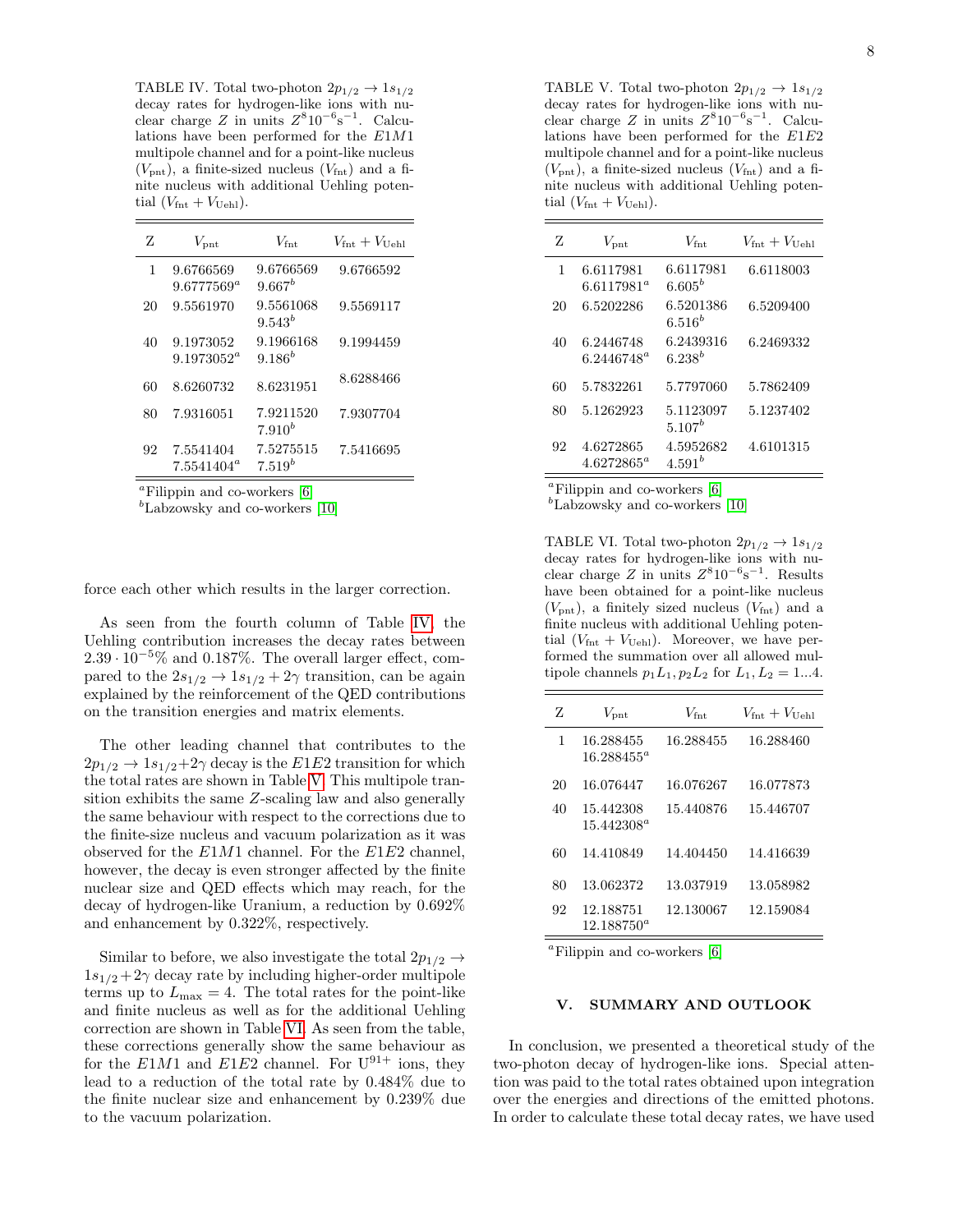the framework of quantum electrodynamics. The use of QED theory has allowed us to naturally account for the finite nuclear size and vacuum polarization corrections. In order to study the size of these corrections, high precision calculations have been performed for the  $2s_{1/2} \rightarrow$  $1s_{1/2} + 2\gamma$  and  $2p_{1/2} \rightarrow 1s_{1/2} + 2\gamma$  two-photon decay of hydrogen-like ions in the range from  $Z = 1$  to  $Z = 92$ . Our results have shown that these two well-established transitions are affected differently by the QED and finite nuclear size effects. Particularly, both effects are more pronounced for the  $2p_{1/2} \rightarrow 1s_{1/2} + 2\gamma$  case. For example, the transition rate in  $U^{91+}$  is reduced by 0.484% by the finite nuclear size and enhanced by 0.239% by the Uehling correction. For the  $2s_{1/2} \rightarrow 1s_{1/2} + 2\gamma$  decay of hydrogen-like Uranium, in contrast, these two corrections are just 0.0092% and 0.03%, respectively.

The finite nuclear size and QED corrections discussed

- <span id="page-8-0"></span>[1] M. Göppert-Mayer, "Über Elementarakte mit zwei Quantensprüngen," [Annalen der Physik](http://dx.doi.org/ 10.1002/andp.19314010303) 401, 273–294 [\(1931\).](http://dx.doi.org/ 10.1002/andp.19314010303)
- <span id="page-8-1"></span>[2] W. R. Johnson, "Radiative decay rates of metastable oneelectron atoms," Phys. Rev. Lett. 29[, 1123–1126 \(1972\).](http://dx.doi.org/ 10.1103/PhysRevLett.29.1123)
- <span id="page-8-2"></span>[3] S. P. Goldman and G. W. F. Drake, "Relativistic twophoton decay rates of  $2s_{1/2}$  hydrogenic ions," [Phys. Rev.](http://dx.doi.org/ 10.1103/PhysRevA.24.183) A 24[, 183–191 \(1981\).](http://dx.doi.org/ 10.1103/PhysRevA.24.183)
- <span id="page-8-3"></span>[4] S. P. Goldman, "Generalized Laguerre representation: Application to relativistic two-photon decay rates," [Phys.](http://dx.doi.org/10.1103/PhysRevA.40.1185) Rev. A 40[, 1185–1193 \(1989\).](http://dx.doi.org/10.1103/PhysRevA.40.1185)
- <span id="page-8-22"></span>[5] P. Amaro, A. Surzhykov, F. Parente, P. Indelicato, and J. P. Santos, "Calculation of two-photon decay rates of hydrogen-like ions by using b-polynomials," [Journal of](http://dx.doi.org/ 10.1088/1751-8113/44/24/245302) [Physics A: Mathematical and Theoretical](http://dx.doi.org/ 10.1088/1751-8113/44/24/245302) 44, 245302 [\(2011\).](http://dx.doi.org/ 10.1088/1751-8113/44/24/245302)
- <span id="page-8-4"></span>[6] L. Filippin, M. Godefroid, and D. Baye, "Relativistic two-photon decay rates with the Lagrange-mesh method," Phys. Rev. A 93[, 012517 \(2016\).](http://dx.doi.org/ 10.1103/PhysRevA.93.012517)
- <span id="page-8-5"></span>[7] Z. Fried and A. D. Martin, "Center-of-mass effect on electromagnetic transition rates in mesic atoms," [Il Nuovo](http://dx.doi.org/10.1007/BF02750379) [Cimento \(1955-1965\)](http://dx.doi.org/10.1007/BF02750379) 29, 574–576 (1963).
- [8] G. W. F. Drake, "Spontaneous two-photon decay rates in hydrogenlike and heliumlike ions," [Phys. Rev. A](http://dx.doi.org/10.1103/PhysRevA.34.2871) 34, [2871–2880 \(1986\).](http://dx.doi.org/10.1103/PhysRevA.34.2871)
- <span id="page-8-11"></span>[9] F. A. Parpia and W. R. Johnson, "Radiative decay rates of metastable one-electron atoms," [Phys. Rev. A](http://dx.doi.org/ 10.1103/PhysRevA.26.1142) 26, [1142–1145 \(1982\).](http://dx.doi.org/ 10.1103/PhysRevA.26.1142)
- <span id="page-8-6"></span>[10] L. N. Labzowsky, A. V. Shonin, and D. A. Solovyev, "QED calculation of E1M1 and E1E2 transition probabilities in one-electron ions with arbitrary nuclear charge," [Journal of Physics B: Atomic, Molecular and Optical](http://dx.doi.org/ 10.1088/0953-4075/38/3/010) Physics 38[, 265–278 \(2005\).](http://dx.doi.org/ 10.1088/0953-4075/38/3/010)
- <span id="page-8-7"></span>[11] J. Sapirstein, K. Pachucki, and K. T. Cheng, "Radiative corrections to one-photon decays of hydrogenic ions," Phys. Rev. A 69[, 022113 \(2004\).](http://dx.doi.org/ 10.1103/PhysRevA.69.022113)
- [12] J. Sapirstein and K. T. Cheng, "Calculation of radiative corrections to e1 matrix elements in the neutral alkali metals," Phys. Rev. A 71[, 022503 \(2005\).](http://dx.doi.org/10.1103/PhysRevA.71.022503)
- <span id="page-8-8"></span>[13] A. V. Volotka, D. A. Glazov, G. Plunien, V. M. Shabaev, and I. I. Tupitsyn, "Radiative corrections to

in this manuscript are too small in order to be observed in present-day two-photon experiments. They might be significantly increased, however, when replacing the usual electronic ions by muonic systems. The high-precision Bspline approach developed in the present work can be easily extended to the transition in such muonic ions. The study of two-photon decay of muonic ions is currently under development and its results will be published in a future work.

#### ACKNOWLEDGMENTS

This work has been supported by the GSI Helmholtz Centre for Heavy Ion Research under the project BSSURZ1922 and by the DFG under the project SU658/4-1.

the magnetic-dipole transition amplitude in B-like ions," [The European Physical Journal D - Atomic, Molecular,](http://dx.doi.org/ 10.1140/epjd/e2006-00048-8) [Optical and Plasma Physics](http://dx.doi.org/ 10.1140/epjd/e2006-00048-8) 38, 293–298 (2006).

- <span id="page-8-9"></span>[14] S. G. Karshenboim and V. G. Ivanov, "Radiative corrections to the light muonic atoms decay rate," [Physics](http://dx.doi.org/ https://doi.org/10.1016/S0375-9601(97)00643-9) Letters A 235[, 375 – 378 \(1997\).](http://dx.doi.org/ https://doi.org/10.1016/S0375-9601(97)00643-9)
- <span id="page-8-10"></span>[15] Ulrich D. Jentschura, "Self-energy correction to the twophoton decay width in hydrogenlike atoms," [Phys. Rev.](http://dx.doi.org/10.1103/PhysRevA.69.052118) A 69[, 052118 \(2004\).](http://dx.doi.org/10.1103/PhysRevA.69.052118)
- <span id="page-8-12"></span>[16] P. J. Mohr, G. Plunien, and G. Soff, "QED corrections in heavy atoms," Physics Reports 293[, 227 – 369 \(1998\).](http://dx.doi.org/https://doi.org/10.1016/S0370-1573(97)00046-X)
- <span id="page-8-13"></span>[17] N. L. Manakov, A. V. Meremianin, and A. F. Starace, "Multipole expansions of irreducible tensor sets and some applications," [Journal of Physics B: Atomic, Molecular](http://dx.doi.org/10.1088/0953-4075/35/1/306) [and Optical Physics](http://dx.doi.org/10.1088/0953-4075/35/1/306) 35, 77–91 (2001).
- <span id="page-8-14"></span>[18] I. P. Grant, Relativistic Quantum Theory of Atoms and Molecules: Theory and Computation (Springer Series on Atomic, Optical, and Plasma Physics) (Springer-Verlag, Berlin, Heidelberg, 2006).
- <span id="page-8-15"></span>[19] I. P. Grant, "Gauge invariance and relativistic radiative transitions," [Journal of Physics B: Atomic and Molecular](http://dx.doi.org/ 10.1088/0022-3700/7/12/007) Physics 7[, 1458–1475 \(1974\).](http://dx.doi.org/ 10.1088/0022-3700/7/12/007)
- <span id="page-8-16"></span>[20] R. A. Swainson and G. W. F. Drake, "A unified treatment of the non-relativistic and relativistic hydrogen atom II: the green functions," [Journal of Physics A: Mathematical](http://dx.doi.org/10.1088/0305-4470/24/1/020) and General 24[, 95–120 \(1991\).](http://dx.doi.org/10.1088/0305-4470/24/1/020)
- <span id="page-8-17"></span>[21] P. Koval and S. Fritzsche, "Relativistic wave and green's functions for hydrogen-like ions," [Computer Physics](http://dx.doi.org/ https://doi.org/10.1016/S0010-4655(02)00798-1) Communications 152[, 191 – 207 \(2003\).](http://dx.doi.org/ https://doi.org/10.1016/S0010-4655(02)00798-1)
- <span id="page-8-18"></span>[22] V. M. Shabaev, I. I. Tupitsyn, V. A. Yerokhin, G. Plunien, and G. Soff, "Dual kinetic balance approach to basis-set expansions for the Dirac equation," [Phys. Rev.](http://dx.doi.org/ 10.1103/PhysRevLett.93.130405) Lett. 93[, 130405 \(2004\).](http://dx.doi.org/ 10.1103/PhysRevLett.93.130405)
- <span id="page-8-19"></span>[23] H. Bachau, E. Cormier, P. Decleva, J. E. Hansen, and F. Martín, "Applications of B-splines in atomic and molecular physics," [Reports on Progress in Physics](http://dx.doi.org/10.1088/0034-4885/64/12/205) 64, [1815–1943 \(2001\).](http://dx.doi.org/10.1088/0034-4885/64/12/205)
- <span id="page-8-20"></span>[24] W. R. Johnson, [Atomic Structure Theory: Lectures](http://dx.doi.org/10.1007/978-3-540-68013-0) [on Atomic Physics](http://dx.doi.org/10.1007/978-3-540-68013-0) (Springer-Verlag, Berlin Heidelberg, 2007).
- <span id="page-8-21"></span>[25] V. A. Yerokhin, "Nuclear-size correction to the Lamb